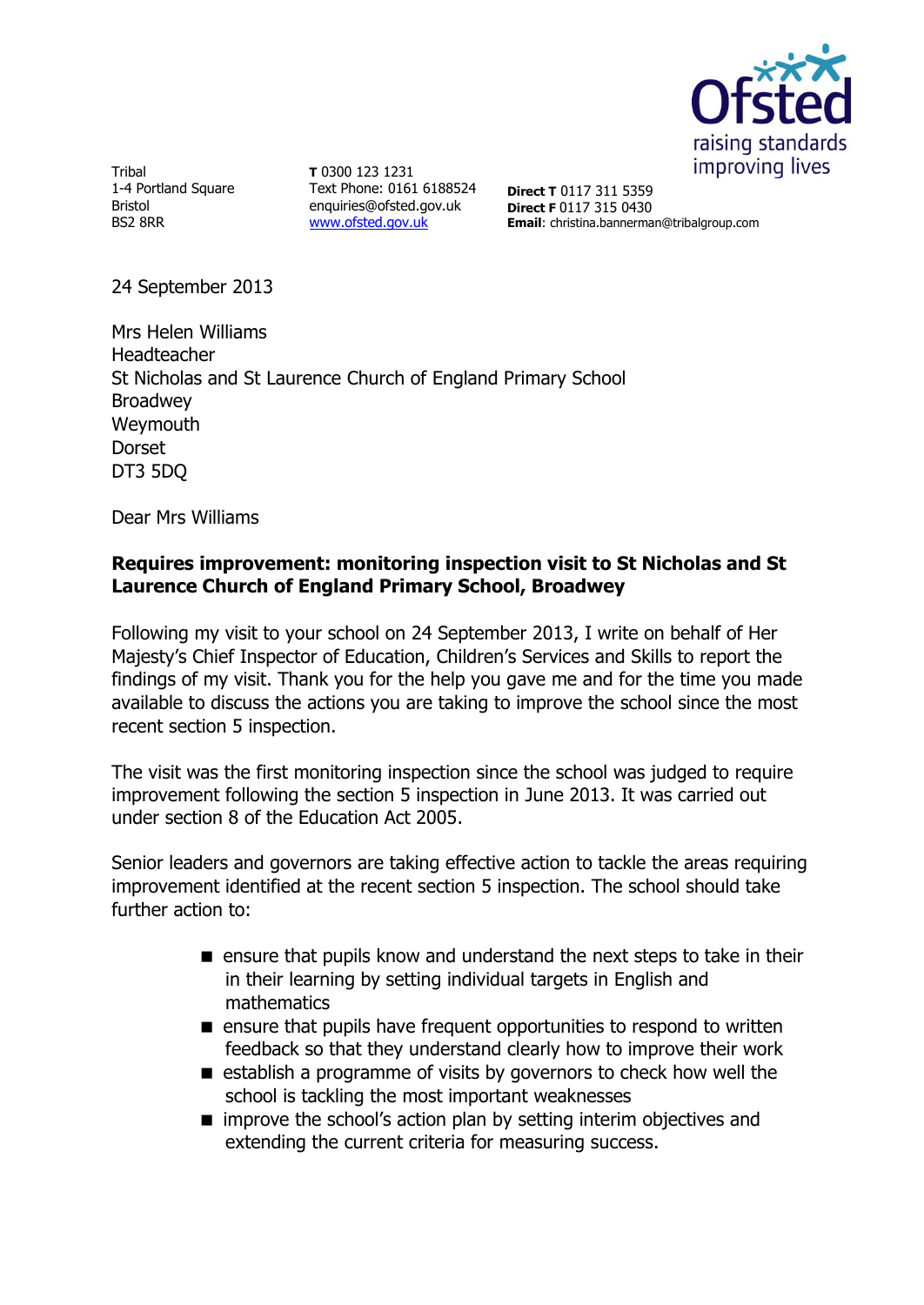

# **Evidence**

During the visit, I held meetings with you, members of the senior leadership team, governors and a representative of the local authority to discuss the action taken since the last inspection. I met with a group of pupils to talk about their recent experiences of school. Together, we visited lessons briefly to scrutinise marking and assessment. I evaluated the school's action plan and examined data on pupils' achievement and their attendance.

### **Context**

Since the last inspection, the deputy headteacher has left the school following a period of absence. The responsibilities of the deputy headteacher role have been reallocated internally. One teacher has joined the school part-time on a fixed term contract.

### **Main findings**

Senior leaders are tackling the school's most important weaknesses with ambition and resolve. You have now set a minimum standard for pupils to attain in each year group and expect pupils to make greater progress in Key Stage 1. The responsibility for the school's improvement is shared more widely between members of the senior leadership team. The pace of improvement has quickened because subject leaders have more time to fulfil their roles. The mathematics leader has met with individual teachers to discuss the progress that pupils are making and to ensure that lessons build on what pupils achieved last year. As a result, pupils that need to catch up are getting support earlier in the year than has previously been the case. Similarly, the Early Years Foundation Stage leader, supported by the local authority, has ensured that tasks in Year 1 build more carefully on what children are able to do when they leave the Reception class.

A scrutiny of pupils' written work in mathematics shows a more consistent approach towards marking. Most pupils are able to explain confidently that the colour-coded marking, 'Shows what you need to improve.' However, pupils do not always know how to improve their work because they are not always given the opportunity or enough guidance to respond to the feedback. Teachers have set targets for pupils' future learning in English and mathematics, but these are not used by pupils during lessons. Consequently, they do not understand clearly enough the next steps they should take to raise their attainment.

The school's higher expectations and greater rigour are evident in the improvements in pupils' behaviour and their attendance. On average, pupils in Year 6 made better than expected progress last year and the proportions of those that attained the